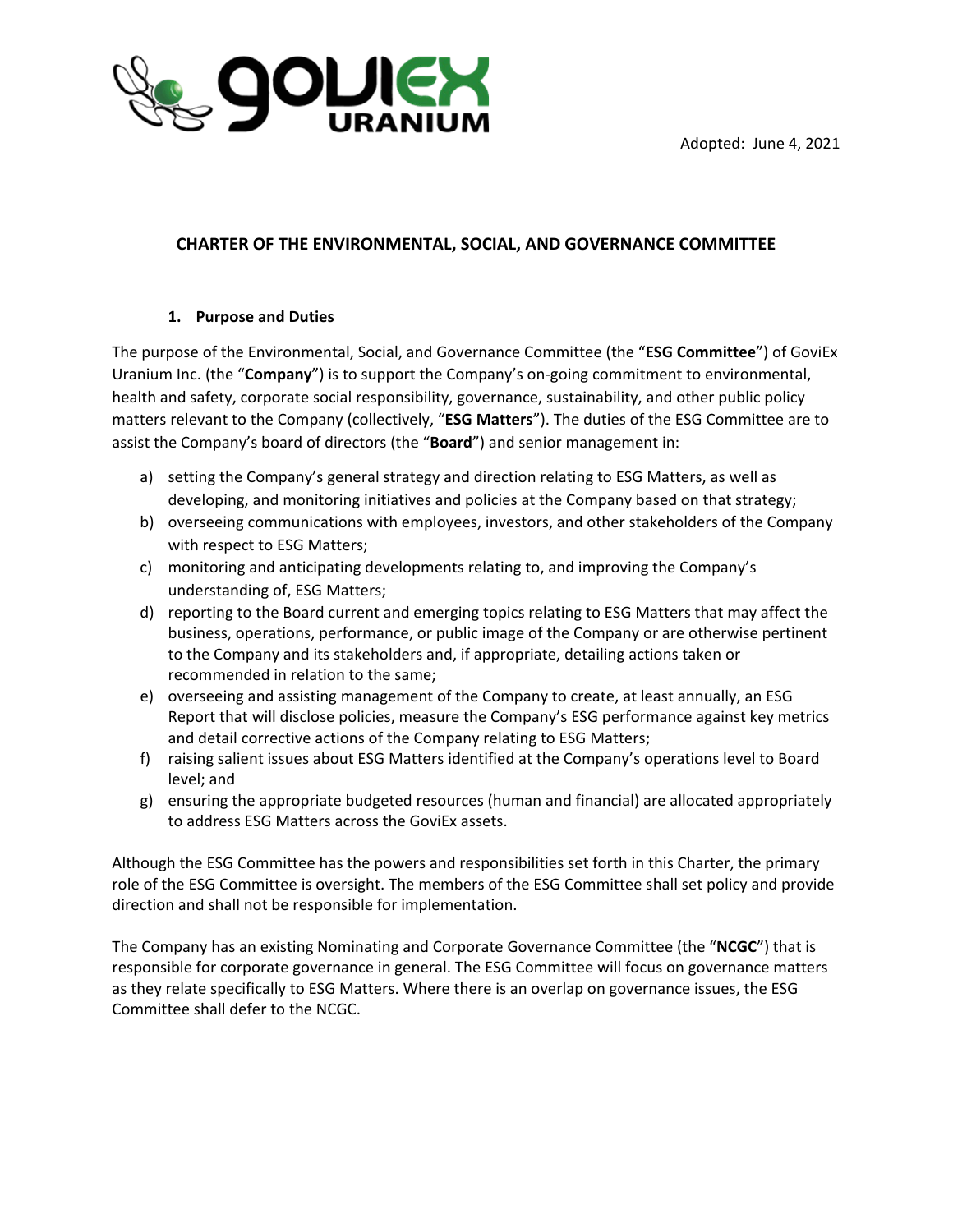

# **2. Organization**

The members of the ESG Committee will be nominated by the NCGC from time to time and appointed by the Board. The members of the ESG Committee shall include at least one member of the NCGC and, such other directors of the Company as the NCGC deems appropriate, taking into account, among other things, such person's expertise in relevant disciplines, including environmental, health, and safety, operations, legal, investor relations, government affairs, corporate governance, finance, human resources, and communications.

The ESG Committee shall initially be composed of 3 directors of the Company. A quorum for meetings shall be a simple majority of members present in person or via electronic means. If the number of members falls below 3, the NCGC shall nominate a new member for Board appointment to the ESG Committee. The NCGC shall appoint a member of the ESG Committee to act as its Chair. The Chair of the ESG Committee shall appoint a Secretary at each meeting to record minutes of the meeting. The Secretary does not have to be a member of the ESG Committee.

#### **3. Meetings**

Unless otherwise determined by the ESG Committee, the ESG Committee will meet at least quarterly. The ESG Committee may meet at such other times as necessary or appropriate to fulfill its duties and responsibilities. Members of the ESG Committee may participate in meetings through telephone or video conference or similar electronic communications by means of which all persons participating in the meeting can hear each other. The Chairperson of the ESG Committee, or his or her designee, is responsible for scheduling and setting the agenda for meetings.

Meetings shall be considered regularly constituted to conduct business if there is a quorum of members at the meeting and if notice of the meeting and a meeting agenda has been circulated to all members at least 48 hours before the time of the meeting.

The ESG Committee may invite guests including, officers and employees of the Company to attend the meetings to provide pertinent information and assist the ESG Committee as may be determined by the Chair. Guests may speak about matters before the meeting at the invitation of the Chair but may not vote.

Any decision made by the ESG Committee shall be determined by a simple majority vote of the members of the ESG Committee present at a meeting, or via a unanimous written consent resolution of the ESG Committee.

#### **4. Access to Company Information**

The Board authorizes the ESG Committee, within the extent of its responsibilities, to:

- 1. Have direct access to anyone within the Company;
- 2. Require any information needed from any employee;